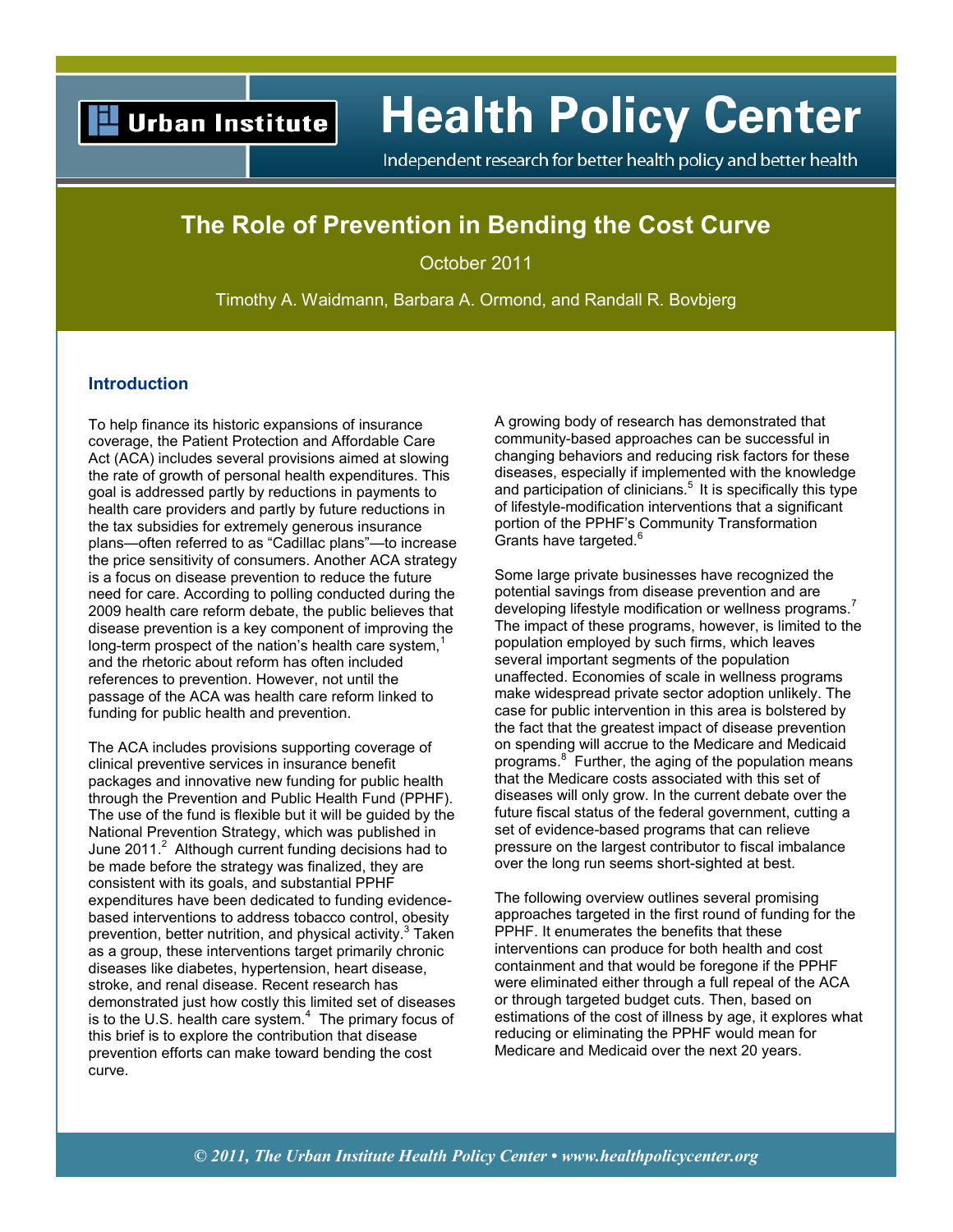# **Promising Initiatives in Chronic Disease Prevention**

The literature abounds with examples of the potential of primary and community-based prevention. These initiatives indicate the level of results that could be expected from PPHF-funded programs and the progress that would be forgone if this ACA component were to be eliminated.

#### **Diabetes Prevention**

The Diabetes Prevention Program (DPP) is a large randomized clinical trial targeted at adults who have a high risk of developing diabetes. Early results showed that structured lifestyle intervention programs targeted at people identified by relatively simple diagnostic screening can reduce the incidence rate of diabetes by more than half.<sup>9</sup> Follow-up studies showed that these gains could be maintained over time.<sup>10</sup> The approach was designed to be implemented in physicians' offices by medical professionals. Following its success, however, it has been adapted to a community setting where trained nonclinicians can implement the intervention in the community at a cost that is approximately 12 percent of the cost of the original DPP intervention.<sup>11</sup> Interim measures of behavior modification and weight loss are quantitatively similar to those achieved by the DPP approach, but long-run results have not yet been quantified. Although diabetes is the focus of these studies, the weight loss, increased physical activity, and improved diet that these interventions produce have also been shown to reduce blood pressure, a known precursor of stroke, heart disease, and kidney disease.

#### **Smoking Cessation**

Smoking is associated not only with the incidence of several cancers but also with increased incidence of cardiovascular disease, hypertension, and stroke. In another randomized clinical trial, the traditional approach of clinician identification of smokers and brief in-office counseling was compared with a "cessation support" approach that included faxed referrals to a community-based "Quitline" of smokers identified as ready to try quitting.<sup>12</sup> The addition of an easy referral method and the availability of the link to the community program were associated with improved clinician provision of smoking cessation counseling. Other research shows that receipt of clinician counseling promotes smoking cessation.<sup>13</sup>

#### **HIV Prevention**

A recent large clinical trial on the transmission of human immunodeficiency virus (HIV) concluded early when researchers determined that the evidence was clear that

early diagnosis and treatment of HIV-positive individuals with oral antiretroviral medicines reduced the transmission of the virus by 96 percent.<sup>14</sup> This landmark study highlights the importance of screening, one of the clinical preventive services included as a covered benefit under the ACA.

#### **Multifactorial Community Interventions**

Community-wide interventions that target nutrition and physical activity in a broad program of change across various sectors (e.g., schools, restaurants, built environment) have shown positive effects on reducing the rate of increase in obesity at relatively low cost. Shape Up Somerville (Massachusetts) provided evidence that such multifactorial interventions could slow the growth of child obesity. $15$  Evidence from other programs confirms the potential of this model. For example, from an initial base of 10 communities in France, the EPODE program has grown to cover 113 communities.<sup>16</sup> EPODE promotes healthy eating, a more active lifestyle, and reduction in smoking and stress. It has documented improvements in healthrelated lifestyle choices and a leveling off of maternal and child obesity.<sup>17</sup>

#### **Targeting Health Disparities**

Racial and Ethnic Approaches to Community Health (REACH) is a Centers for Disease Control and Prevention (CDC)-sponsored program to reduce health disparities through community-based participatory approaches. Over four years, this program has shown results such as decreases in smoking among Asian Americans, increases in cholesterol screening among Hispanics and African Americans, and increases in breast and cervical cancer screening.<sup>18</sup>

## **The Cost of Ignoring Chronic Disease Prevention**

If funding is not available to support these and other primary prevention initiatives, the country can expect to see at best a continuation of current trends in chronic disease. People with chronic disease have higher medical care costs. The difference between the cost of care for people with chronic disease and those without can be thought of as the "excess costs" associated with chronic disease. One of the benefits of primary prevention programs such as those funded under the PPHF would be a reduction in excess medical costs. (Other benefits include reduced absenteeism and improved productivity at work and school, which are not addressed here.) To the extent that these excess costs are currently publicly financed through Medicare and Medicaid, reducing these costs would offset the cost of funding the PPHF.

*© 2011, The Urban Institute Health Policy Center • www.healthpolicycenter.org page 2*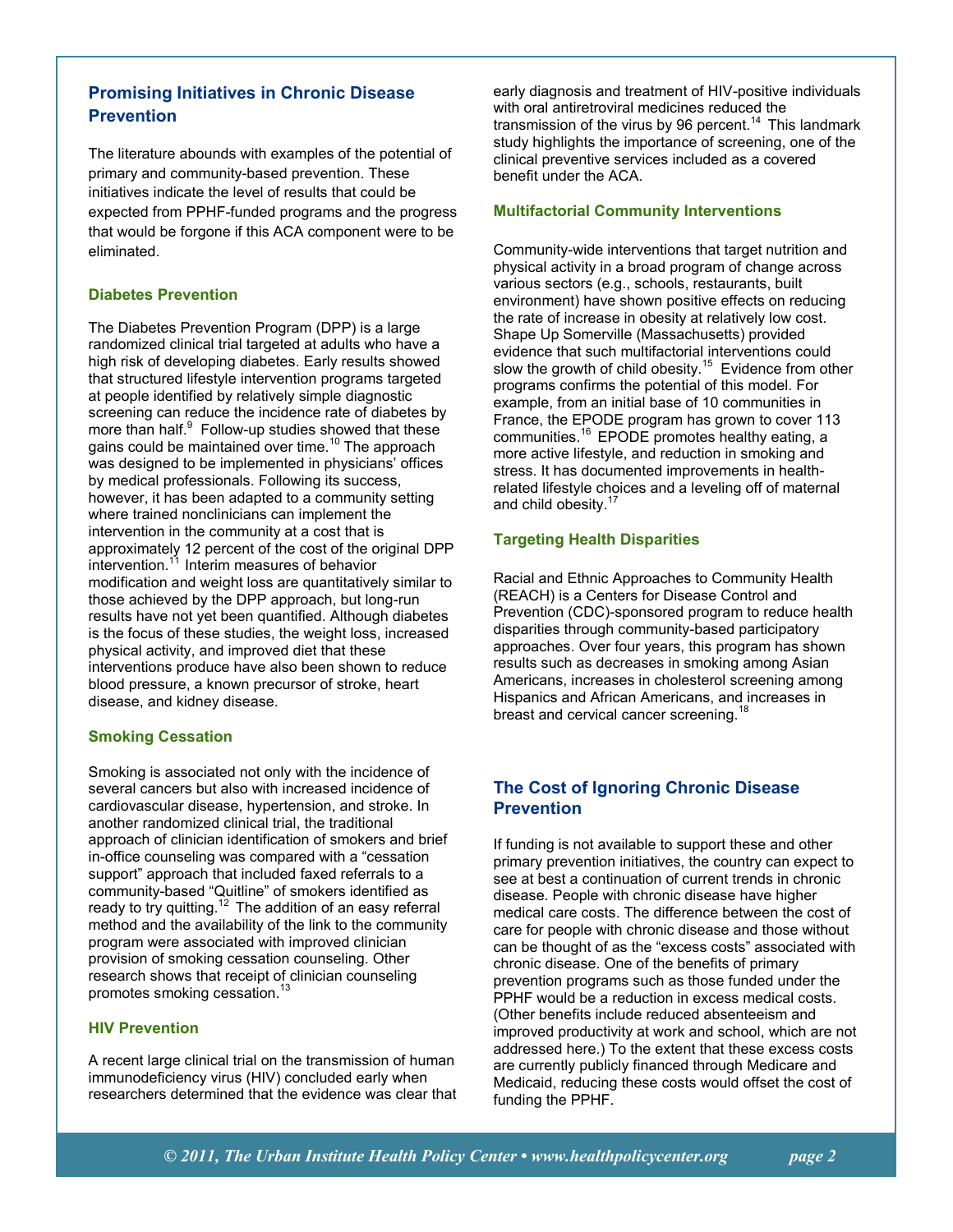Based on our analysis of spending by two population groups—seniors (age 65 and above) and baby boomers (ages 45–64)—using data from the Medical Expenditure Panel Survey (MEPS), we estimate that the annual excess medical care cost of four diseases associated with obesity and smoking (type 2 diabetes, hypertension, heart disease, and stroke) is currently \$238 billion. Of this total, we estimate that \$134 billion is financed by the Medicare and Medicaid. More alarming, however, is the fact that the prevalence of each of these diseases has grown significantly in recent years and is projected to continue growing.<sup>19</sup> Such projections are supported by the dramatic growth in obesity and overweight among Americans of all ages.  $2^{\circ}$ 

Table 1 shows baseline age-specific prevalence trends in each disease based on recent trends in type 2 diabetes prevalence observed by the  $CDC<sup>21</sup>$  and projections of hypertension, heart disease, and stroke produced by the American Heart Association.<sup>22</sup> Among the diseases studied, diabetes is growing the fastest with an annualized growth rate of 3.5 percent. If current trends continue, diabetes prevalence will approximately double over the next 20 years. Hypertension is the highest prevalence disease among the four but is growing more slowly (0.7 percent per year). The baseline projection is that by 2030, the prevalence of hypertension will reach 33.1 percent for 45- to 64-yearolds and 57.4 percent for those age 65 and older. Heart disease prevalence is growing the most slowly of the four conditions (0.5 percent per year), and by 2030 is expected to reach a prevalence of 11.2 percent and 33.9 percent in the younger and older age groups, respectively. Stroke has lower prevalence than the other three conditions, but it is second only to diabetes in the relative rate of growth (1.1 percent per year). Prevalence of stroke is projected to increase to 1.6 percent and 7.4 percent for the older and younger groups, respectively.

Left unchecked, health care costs associated with these conditions will continue to grow, affecting not just public sector budgets but also private sector costs and competitiveness. Even assuming no increase in the

price of services or per capita utilization rates by persons of a given health profile, the projected increases in the prevalence of these four diseases imply an increase in total excess health care cost from \$238.3 billion per year in 2010 to \$466.5 billion per year in 2030. Of that total, \$293.7 billion will be paid annually by Medicare and Medicaid.

## **The Potential Impact of Primary Prevention**

Primary prevention approaches like those discussed above have been demonstrated effective at slowing the progression of each of these conditions. The DPP, for example, has reduced the rate of onset of diabetes among its participants by approximately 58 percent, with even higher rates of success (71 percent) among those over age 60. $23$  Starting from this level of effectiveness in disease prevention, Table 2 shows three alternative scenarios for the growth in disease prevalence. The top panel presents prevalence projections if the current growth rates of these four diseases are cut by 50 percent. The second, more modest scenario assumes that we are only half as successful at slowing disease growth, reducing the growth rates by 25 percent. The third scenario assumes a minimal level of success, where the current rate of increase is slowed by only 5 percent.

It is important to note that we do not purport to reduce disease prevalence from current levels, but rather to simply slow the current rate of growth largely by preventing some fraction of new cases. Even with the reductions modeled here, by 2030 each disease will have increased in prevalence, albeit by less than would have been the case without the modeled reduction. For this reason, each of the prevalence scenarios is associated with an increase in excess medical care costs, although each is associated with a smaller increase than would be seen without prevention interventions. These excess costs can be thought of as the cost in government health care expenditures of failure to address the growth in chronic disease prevalence.

| Age group | <b>Baby Boomers</b> |                                |                   | <b>Seniors</b> |                 |                         |                   |               |
|-----------|---------------------|--------------------------------|-------------------|----------------|-----------------|-------------------------|-------------------|---------------|
| Year      | <b>Diabetes</b>     | <b>Heart</b><br><b>Disease</b> | Hyper-<br>tension | <b>Stroke</b>  | <b>Diabetes</b> | Heart<br><b>Disease</b> | Hyper-<br>tension | <b>Stroke</b> |
| 2010      | 13.4%               | 9.7%                           | 30.1%             | 1.3%           | 26.9%           | 29.3%                   | 52.1%             | 5.9%          |
| 2015      | 16.0%               | 10.0%                          | 30.8%             | 1.3%           | 32.1%           | 30.4%                   | 53.4%             | 6.3%          |
| 2020      | 19.0%               | 10.4%                          | 31.6%             | 1.4%           | 38.3%           | 31.5%                   | 54.7%             | 6.6%          |
| 2025      | 22.7%               | 10.8%                          | 32.3%             | 1.5%           | 45.7%           | 32.7%                   | 56.0%             | 7.0%          |
| 2030      | 27.1%               | 11.2%                          | 33.1%             | 1.6%           | 54.6%           | 33.9%                   | 57.4%             | 7.4%          |

#### **Table 1: Baseline Trends in Prevalence of Selected Chronic Disease**

*Source: Author's calculations based on CDC estimates of current prevalence and recent trends in type 2 diabetes and projected growth rates in heart disease, hypertension, and stroke from the American Heart Association. Age-specific prevalence rates for hypertension, heart disease, and stroke were estimated using the 2003–2008 Medical Expenditure Panel Survey.*

*© 2011, The Urban Institute Health Policy Center • www.healthpolicycenter.org page 3*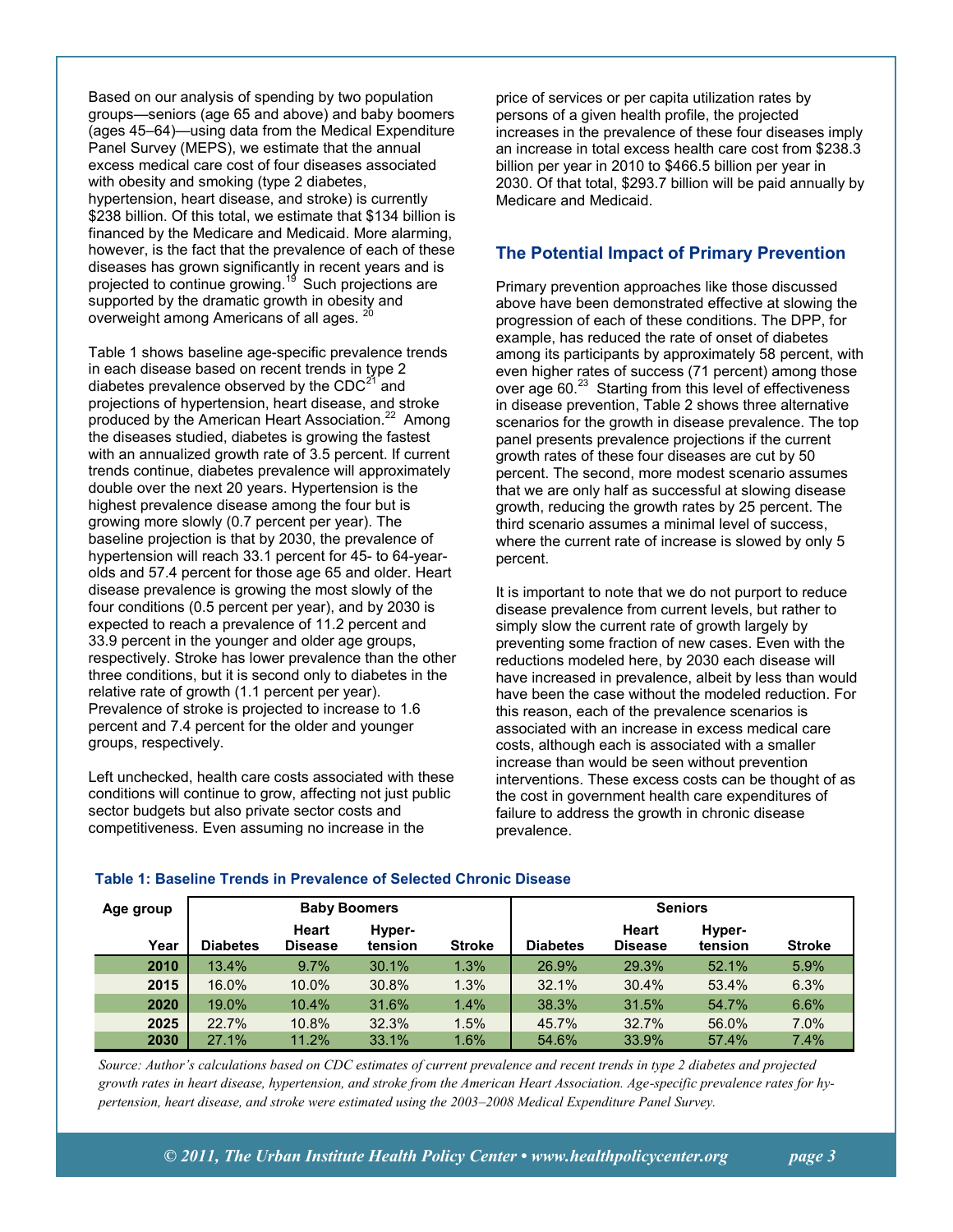#### **Table 2: Disease Trends Assuming Varying Success in Disease Prevention**

| Age group | $45 - 64$       |                         |                   | $65+$         |                 |                         |                   |               |
|-----------|-----------------|-------------------------|-------------------|---------------|-----------------|-------------------------|-------------------|---------------|
| Year      | <b>Diabetes</b> | Heart<br><b>Disease</b> | Hyper-<br>tension | <b>Stroke</b> | <b>Diabetes</b> | Heart<br><b>Disease</b> | Hyper-<br>tension | <b>Stroke</b> |
| 2010      | 13.4%           | 9.7%                    | 30.1%             | 1.3%          | 26.9%           | 29.3%                   | 52.1%             | 5.9%          |
| 2015      | 14.6%           | 9.8%                    | 30.5%             | 1.3%          | 29.4%           | 29.8%                   | 52.8%             | 6.1%          |
| 2020      | 16.0%           | 10.0%                   | 30.8%             | 1.3%          | 32.1%           | 30.4%                   | 53.4%             | 6.3%          |
| 2025      | 17.4%           | 10.2%                   | 31.2%             | 1.4%          | 35.1%           | 30.9%                   | 54.0%             | 6.4%          |
| 2030      | 19.0%           | 10.4%                   | 31.6%             | 1.4%          | 38.3%           | 31.5%                   | 54.7%             | 6.6%          |

*a. Slow disease growth by 50%*

#### *b. Slow disease growth by 25%*

| Age group | $45 - 64$       |                |         | $65+$         |                 |                |         |               |
|-----------|-----------------|----------------|---------|---------------|-----------------|----------------|---------|---------------|
|           |                 | <b>Heart</b>   | Hyper-  |               |                 | Heart          | Hyper-  |               |
| Year      | <b>Diabetes</b> | <b>Disease</b> | tension | <b>Stroke</b> | <b>Diabetes</b> | <b>Disease</b> | tension | <b>Stroke</b> |
| 2010      | 13.4%           | 9.7%           | 30.1%   | 1.3%          | 26.9%           | 29.3%          | 52.1%   | 5.9%          |
| 2015      | 15.3%           | 9.9%           | 30.7%   | 1.3%          | 30.7%           | 30.1%          | 53.1%   | 6.2%          |
| 2020      | 17.4%           | 10.2%          | 31.2%   | 1.4%          | 35.1%           | 30.9%          | 54.0%   | 6.4%          |
| 2025      | 19.9%           | 10.5%          | 31.8%   | 1.4%          | 40.1%           | 31.8%          | 55.0%   | 6.7%          |
| 2030      | 22.7%           | 10.8%          | 32.3%   | 1.5%          | 45.7%           | 32.7%          | 56.0%   | 7.0%          |

#### *c. Slow disease growth by 5%*

| Age group | $45 - 64$       |                                |         | $65+$         |                 |                         |         |               |
|-----------|-----------------|--------------------------------|---------|---------------|-----------------|-------------------------|---------|---------------|
| Year      | <b>Diabetes</b> | <b>Heart</b><br><b>Disease</b> | Hyper-  | <b>Stroke</b> | <b>Diabetes</b> | Heart<br><b>Disease</b> | Hyper-  | <b>Stroke</b> |
|           |                 |                                | tension |               |                 |                         | tension |               |
| 2010      | 13.4%           | 9.7%                           | 30.1%   | 1.3%          | 26.9%           | 29.3%                   | 52.1%   | 5.9%          |
| 2015      | 15.8%           | 10.0%                          | 30.8%   | 1.3%          | 31.8%           | 30.3%                   | 53.3%   | 6.2%          |
| 2020      | 18.7%           | 10.4%                          | 31.5%   | 1.4%          | 37.7%           | 31.4%                   | 54.6%   | 6.6%          |
| 2025      | 22.1%           | 10.7%                          | 32.2%   | 1.5%          | 44.5%           | 32.5%                   | 55.8%   | 6.9%          |
| 2030      | 26.2%           | 11.1%                          | 33.0%   | 1.6%          | 52.7%           | 33.7%                   | 57.1%   | 7.3%          |

Using the baseline rates of disease prevalence from Table 1 and the simulated rates from Table 2, Table 3 shows the difference in annual Medicare and Medicaid spending that would result from the three alternative prevalence scenarios. If we assume that the level of success of the DPP can be replicated nationwide, then the cost of eliminating such an investment in disease prevention would be quite large. In five years, combined Medicare and Medicaid spending will be \$6.6 billion per year higher without these programs. Over time, these excess costs will grow ever larger: by 2030, spending by the two public health insurance programs could be nearly \$50 billion more per year.

Under a more modest assumption (shown in the second panel) that bringing disease prevention programs to scale would result in only half the reduction in growth rates demonstrated in studies, the savings are still substantial. They easily outweigh the annual

appropriation to the PPHF within the first five years and dwarf that investment by more than tenfold by 2030. Even assuming that prevention efforts are only minimally effective at slowing the rates of disease growth (shown in the third panel), the return on the PPHF investment is still positive. Thus, even under this scenario, eliminating PPHF funding would still end up affecting the public purse on an annual basis.

Furthermore, if these estimates of PPHF benefits included the effect on other sources of health care spending, such as private insurance expenditures and individual out-of-pocket costs, under the most optimistic scenario these savings would reach nearly \$10 billion per year within five years and nearly \$70 billion per year within 20 years. Under the least optimistic assumption, system-wide savings due to prevention would be \$1 billion per year within five years and nearly \$8 billion per year within 20 years.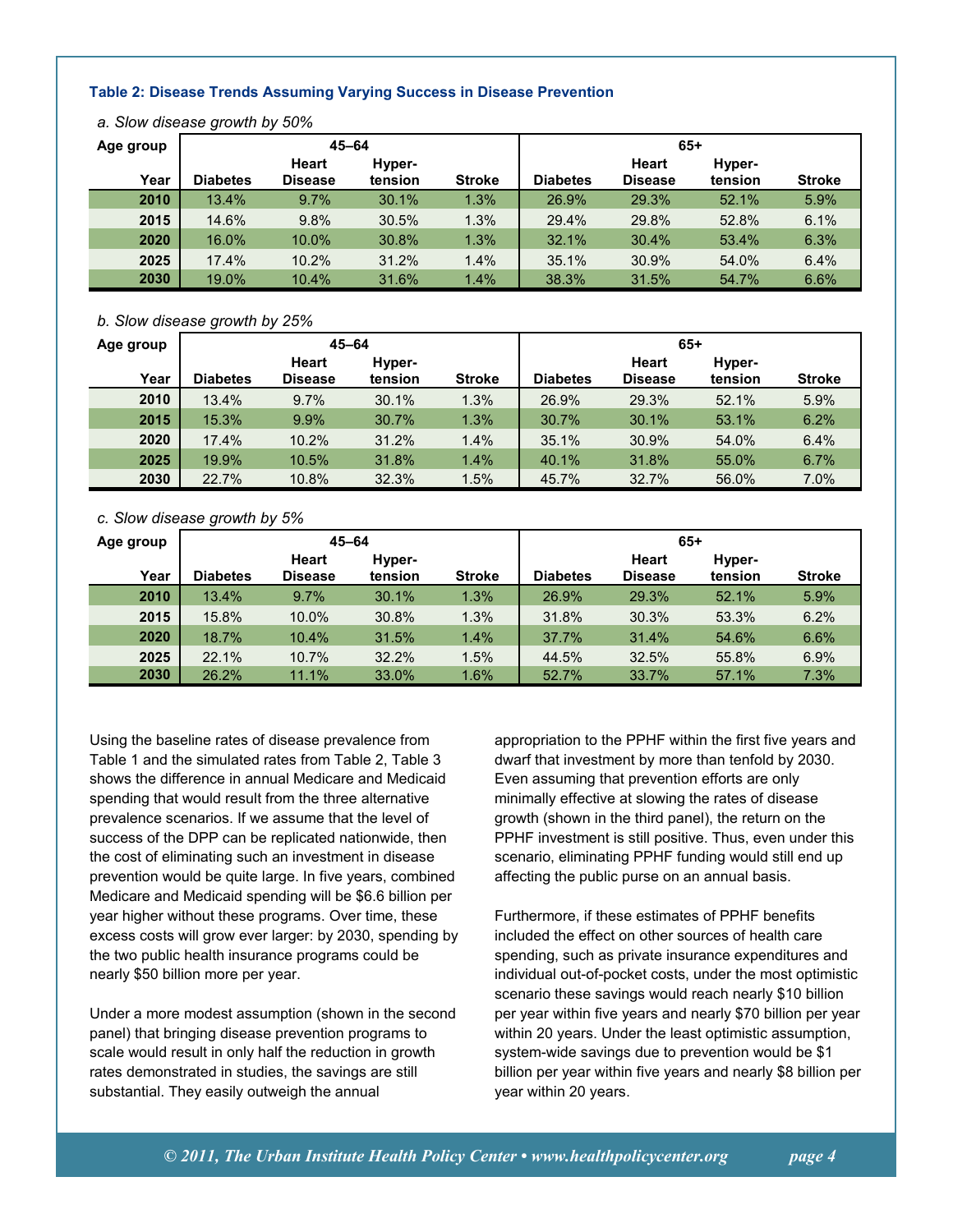#### **Table 3: Annual Program Savings Assuming Reductions in Growth Rates of Chronic Disease Prevalence**

*a. Slow disease growth by 50%*

|      | <b>Medicare</b> | <b>Medicaid</b>       | <b>Total</b> |
|------|-----------------|-----------------------|--------------|
| Year |                 | Billions of \$ (2011) |              |
| 2015 | 4.4             | 2.1                   | 6.6          |
| 2020 | 11.1            | 5.1                   | 16.2         |
| 2025 | 20.9            | 9.2                   | 30.1         |
| 2030 | 34.2            | 14.7                  | 48.9         |

#### *b. Slow disease growth by 25%*

|      | <b>Medicare</b>       | <b>Medicaid</b> | <b>Total</b> |  |  |  |
|------|-----------------------|-----------------|--------------|--|--|--|
| Year | Billions of \$ (2011) |                 |              |  |  |  |
| 2015 | 2.3                   |                 | 3.3          |  |  |  |
| 2020 | 5.7                   | 2.7             | 8.4          |  |  |  |
| 2025 | 11.0                  | 4.9             | 15.9         |  |  |  |
| 2030 | 18.3                  | 7.9             | 26.2         |  |  |  |

#### *c. Slow disease growth by 5%*

|      | <b>Medicare</b>       | <b>Medicaid</b> | <b>Total</b> |  |  |  |
|------|-----------------------|-----------------|--------------|--|--|--|
| Year | Billions of \$ (2011) |                 |              |  |  |  |
| 2015 | 0.5                   | 0.2             | 0.7          |  |  |  |
| 2020 | 1.2                   | 0.5             | 1.7          |  |  |  |
| 2025 | 2.3                   | 1.0             | 3.3          |  |  |  |
| 2030 | 3.9                   | 1.7             | 5.5          |  |  |  |

The benefits of reduced chronic disease are found not only in medical care expenditures.<sup>24</sup> It has been estimated that the benefits to employers of reduced absenteeism and improved productivity of workers are nearly as high as the reduction in health costs. If one also includes these benefits to society in the calculations, even the modest reduction in disease prevalence results in a positive return on investment within a short time frame. The benefit to individuals of improved health and quality of life is difficult to quantify, but is nonetheless real.

# **Discussion**

As has been rigorously demonstrated by the recent Oregon health experiments, expanding insurance coverage has unambiguously positive effects on access and health for those who would otherwise be uninsured.<sup>25</sup> The primary goal of the ACA pursues this goal of expanding access to quality health care through a combination and public and private insurance plans. Along with that goal, however, the ACA recognizes the urgency of controlling the growth in chronic disease, both for the benefits to individuals of good health and for the effect on national medical care costs and worker

productivity. The ACA includes the PPHF as a means of identifying and investing in effective primary prevention interventions. The experience of demonstration projects using this type of approach suggests huge potential returns on investment. But even if effectiveness is reduced significantly as such projects are scaled up even to just one tenth the experimental effect—our analysis suggests that these investments can still pay for themselves. Large employers' investment in prevention for their workers suggests that they believe that the contribution to good health and worker productivity will also be significant.<sup>26</sup>

The growth in per capita medical care spending in the United States has dramatically outpaced spending in other industrialized countries, even as universal access to care has lagged. In large part, this growth is a result of growing prevalence of chronic disease. The result is accelerated growth in both public and private sector expenditures on health. Therefore, bringing disease growth under control is essential if the United States is to remain competitive in the world economy. Addressing the problem of cost growth will require multiple tools, and removing effective disease prevention approaches like the PPHF from our set of tools would simply increase the size of the problem.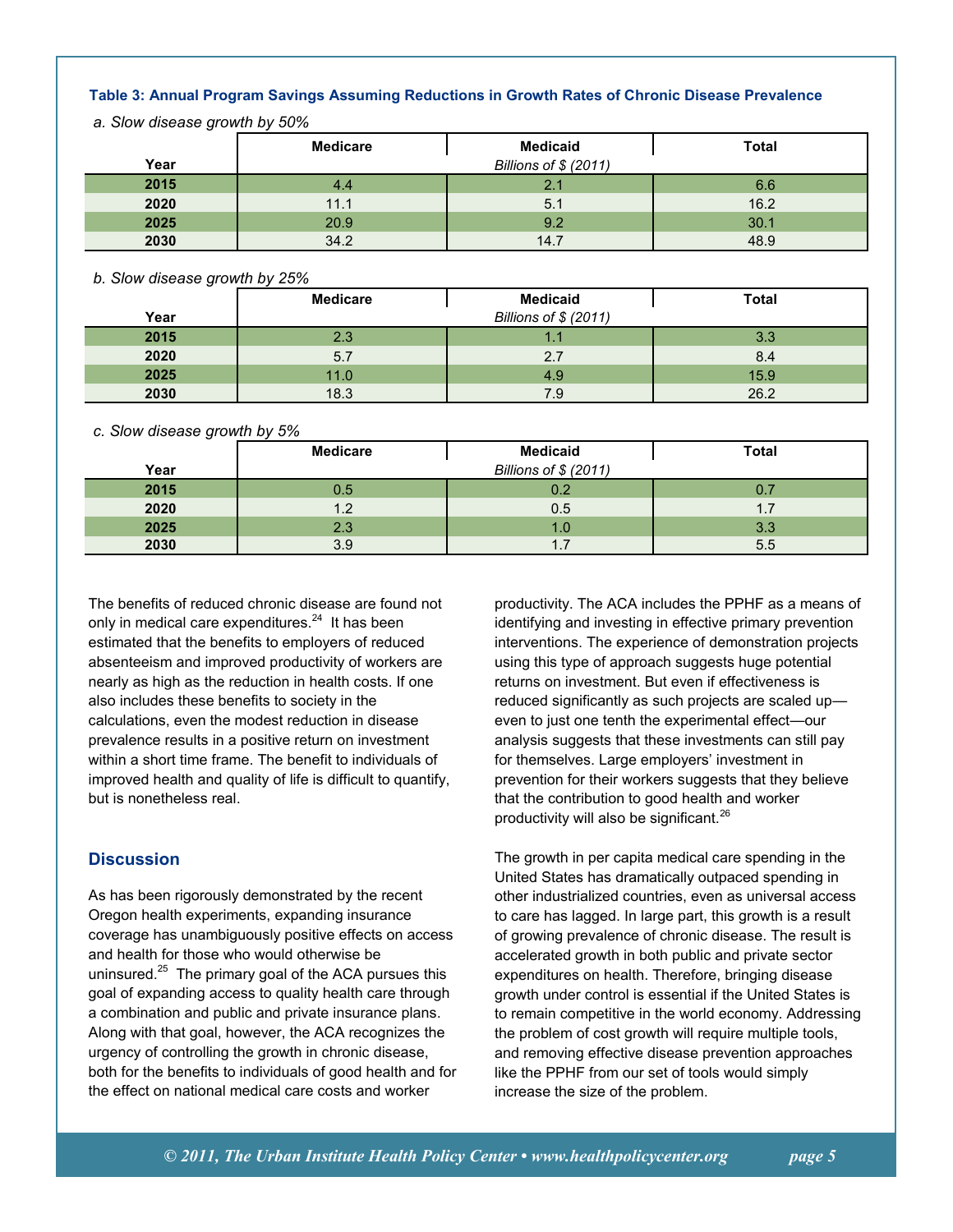#### **Notes**

- 1. "Americans Overwhelmingly Support Investment in Prevention: Disease Prevention Plays a Lead Role in Health Care Reform," Greenberg Quinlan Rosner Research & Public Opinion Strategies, May 18, 2009. http:// healthyamericans.org/assets/files/health-reform-pollmemo.pdf
- 2. National Prevention Council, "National Prevention Strategy: America's Plan for Better Health and Wellness," June 2011. http://www.healthcare.gov/center/councils/nphpphc/strategy/ report.html
- 3. "The Affordable Care Act's Prevention and Public Health Fund in Your State," HealthCare.gov, February 2011. http:// www.healthcare.gov/news/factsheets/ prevention02092011a.html
- R. DeVol et al., "An Unhealthy America: The Economic Burden of Chronic Disease—Charting a New Course to Save Lives and Increase Productivity and Economic Growth," October 2007. http://www.milkeninstitute.org/pdf/ chronic\_disease\_report.pdf
- 5. B. A. Ormond, R. R. Bovbjerg, and T. A. Waidmann, "Synergies Between Clinical and Community Prevention" (forthcoming, 2011).
- 6. "Prevention and Public Health Fund: Community Transformation Grants to Reduce Chronic Disease," HealthCare.gov, May 13, 2011. http://www.healthcare.gov/ news/factsheets/grants05132011a.html.
- 7. P. Wechsler, "UnitedHealth Diabetes Plan Gives Savings Congress Snubbed," *Bloomberg News*, April 21, 2011.
- 8. B. Ormond et al., "Potential National and State Health Care Savings from Primary Prevention," *American Journal of Public Health* 101, no. 1 (January 2011):157–164.
- 9. Diabetes Prevention Program Research Group, "The Diabetes Prevention Program (DPP): Description of Lifestyle Intervention," *Diabetes Care* 25, no. 12 (2002): 2165–71; Diabetes Prevention Program Research Group, "Reduction in the Incidence of Type 2 Diabetes with Lifestyle Intervention or Metformin," *New England Journal of Medicine* 346, no. 6 (2002): 393–403.
- 10. Diabetes Prevention Program Research Group, "10-Year Follow-up of Diabetes Incidence and Weight Loss in the Diabetes Prevention Program Outcomes Study," *The Lancet* 374, no. 9702 (2009):1677–86.
- 11. R. T. Ackerman and D. G. Marrero, "Adapting the Diabetes Prevention Program Lifestyle Intervention for Delivery in the Community: The YMCA Model," The Diabetes Educator 33, no. 1 (2008): 69–78; R. T. Ackermann, E. A. Finch, E. Brizendine, H. Zhou, and D. G. Marrero, "Translating the Diabetes Prevention Program into the Community: The DEPLOY Pilot Study," *American Journal of Preventive Medicine* 35, no. 4 (2008): 357–63.
- 12. S. F. Rothemich et al., "Promoting Primary Care Smoking Cessation Support with Quitlines: The Quitline Randomized Clinical Trial," *American Journal of Preventive Medicine* 38, no. 4 (April 2010): 367–76.
- 13. C. L. Duncan et al., "Quitting Smoking: Reasons for Quitting

and Predictors of Cessation among Medical Patients," *Journal of General Internal Medicine* 7, no.4 (July–August 1992): 398- 404.

- 14. "Treating HIV-infected People with Antiretrovirals Protects Partners from Infection: Findings Result from NIH-funded International Study," NIH News, May 12, 2011. http:// www.niaid.nih.gov/news/newsreleases/2011/Pages/ HPTN052.aspx
- 15. C. D. Economos et al., "A Community Intervention Reduces BMI Z-score in Children: Shape Up Somerville First Year Results." *Obesity* (Silver Spring) 15, no. 5 (2007): 1325–36.
- 16. H. Westley, "Thin Living," *British Medical Journal* 335 (2007): 1236–1237.
- 17. S. Raffin, "Together, We Can Prevent Childhood Obesity," EPODE presentation. http://www.ehfg.org/fileadmin/ehfg/ Website/Archiv/2005/Power\_Points/Forum\_1/F1- II\_Raffin\_final.pdf
- 18. REACH U.S., "Findings Solutions to Health Disparities: At a Glance 2010, "Centers for Disease Control and Prevention, Chronic Disease Control and Health Promotion. http:// www.cdc.gov/chronicdisease/resources/publications/AAG/ reach.htm.
- 19. R. DeVol et al., "An Unhealthy America."
- 20. "F as in Fat: How Obesity Threatens America's Future," Trust for America's Health, July 2011. http://healthyamericans.org/ assets/files/TFAH2011FasInFat10.pdf
- 21. "Diabetes Data and Trends," Centers for Disease Control and Prevention, Accessed July 1, 2011. http://apps.nccd.cdc.gov/ DDTSTRS/default.aspx
- 22. P. A. Heidenreich et al., "Forecasting the Future of Cardiovascular Disease in the United States: A Policy Statement From the American Heart Association," *Circulation* 123 (January 2011): 933–944. http://circ.ahajournals.org/ content/123/8/933.full.pdf+html?sid=a2b44ebb-2c38-4d6f-9981-79a197b5c250
- 23. Diabetes Prevention Program Research Group, "Reduction in the Incidence of Type 2 Diabetes with Lifestyle Intervention or Metformin," *New England Journal of Medicine* 346, no. 6 (February 2002): 393–403; Diabetes Prevention Program Research Group, "Within-Trial Cost-Effectiveness of Lifestyle Intervention or Metfaormin for the Primary Prevention of Type 2 Diabetes," *Diabetes Care* 26, no. 9 (September 2003): 2518 –23.
- 24. R. Z. Goetzel et al., "The Health And Productivity Cost Burden of the 'Top 10' Physical and Mental Health Conditions Affecting Six Large U.S. Employers," *Journal of Occupational and Environmental Medicine* 46 (2003): 398–412.
- 25. A. Finkelstein et al., "The Oregon Health Insurance Experiment: Evidence from the First Year," NBER Working Paper 17190, July 2011. http://www.nber.org/papers/w17190
- 26. Pitney Bowes, for example, has been a leader in employee wellness programs. http://news.pb.com/press\_kits.cfm? presskit\_id=2